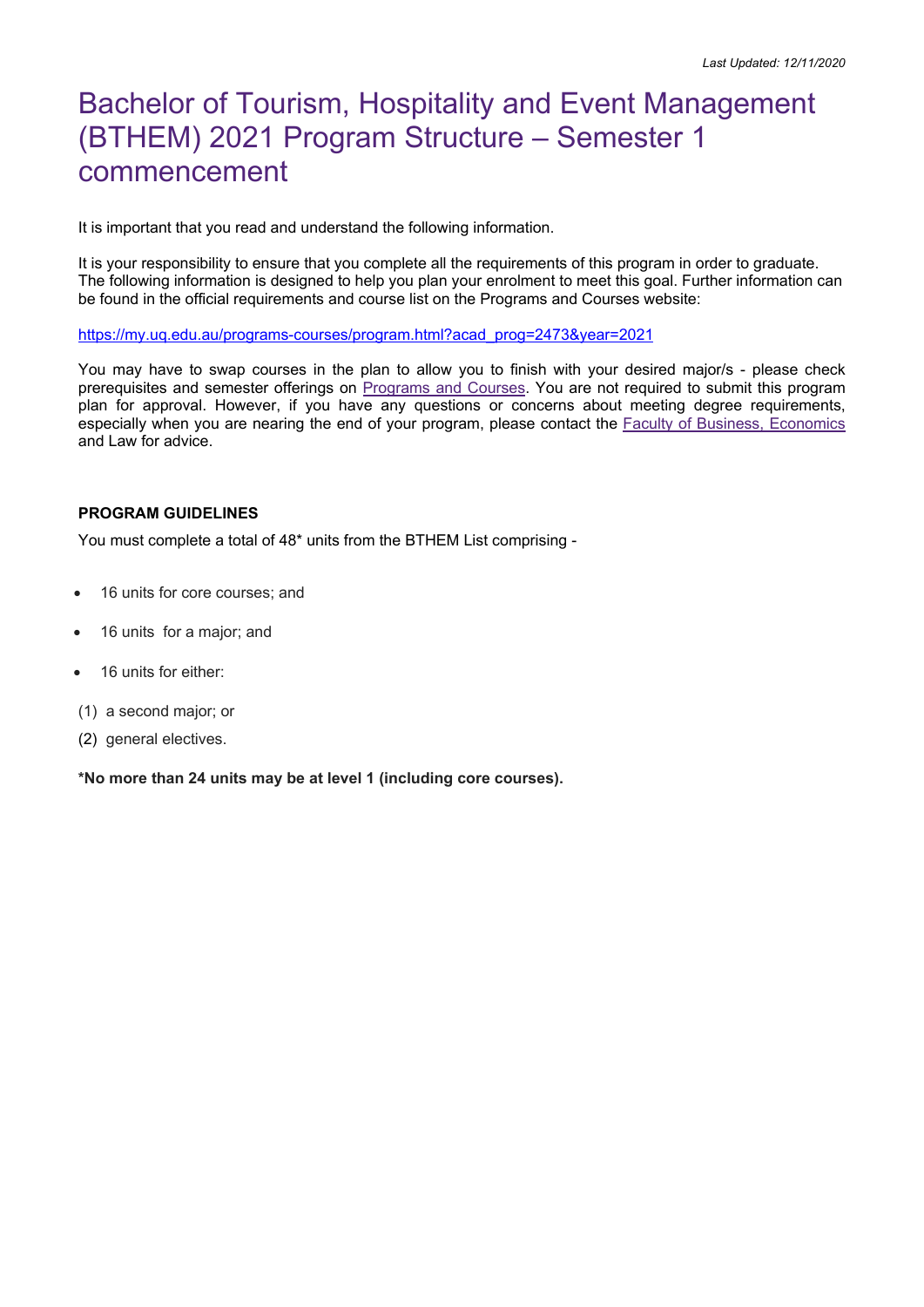### BACHELOR OF TOURISM, HOSPITALITY AND EVENT MANAGEMENT **HOTEL AND HOSPTIALITY MANAGEMENT MAJOR**

*PROGRAM CODE: 2473*

You can use this outline to plan your program if you are commencing in semester 1.

| <b>Courses</b>                                                                                                                                                                      |                                                 | <b>Units</b>   |  |
|-------------------------------------------------------------------------------------------------------------------------------------------------------------------------------------|-------------------------------------------------|----------------|--|
| <b>YEAR ONE</b>                                                                                                                                                                     |                                                 |                |  |
| Semester 1                                                                                                                                                                          |                                                 |                |  |
| LAWS1100                                                                                                                                                                            | <b>Business Law</b>                             | 2              |  |
| <b>MGTS1301</b>                                                                                                                                                                     | Introduction to Management                      | $\overline{2}$ |  |
| TOUR1000                                                                                                                                                                            | Principles of Tourism, Hospitality & Events     | $\overline{2}$ |  |
| TOUR1003                                                                                                                                                                            | Sustainability in Tourism, Hospitality & Events | 2              |  |
| Semester 2                                                                                                                                                                          |                                                 |                |  |
| If you wish to have an overseas experience, you need to start planning for your exchange now.<br>Deadline for an exchange in Year 2 (Semester 2) is October in Year 1 (Semester 2)* |                                                 |                |  |
| [ACCT1101                                                                                                                                                                           | Accounting for Decision Making                  | 2              |  |
| Or                                                                                                                                                                                  |                                                 | $\overline{2}$ |  |
| [FINM1416]                                                                                                                                                                          | Introduction to Financial Management            | 2              |  |
| <b>BISM1201</b>                                                                                                                                                                     | Transforming Business with Information Systems  |                |  |
| <b>TOUR1002</b>                                                                                                                                                                     | Visitor Experience & Marketing                  | 2              |  |
| <b>TOUR1004</b>                                                                                                                                                                     | Economics for Tourism, Hospitality and Events   |                |  |
| <b>YEAR TWO</b>                                                                                                                                                                     |                                                 |                |  |
| Semester 1                                                                                                                                                                          |                                                 |                |  |
| HOSP2001                                                                                                                                                                            | <b>Hotel Operations</b>                         | 2              |  |
| HOSP2003                                                                                                                                                                            | Entrepreneurship in Hospitality                 | 2              |  |
|                                                                                                                                                                                     | Second Major OR General Elective                |                |  |
| Second Major OR General Elective                                                                                                                                                    |                                                 | $\mathcal{P}$  |  |
| Semester 2                                                                                                                                                                          | Recommended exchange semester**                 |                |  |
| HOSP2006                                                                                                                                                                            | Revenue Management                              | $\overline{2}$ |  |
| <b>HOSP3000</b>                                                                                                                                                                     | Gaming and Casino Management                    | 2              |  |
| Second Major OR General Elective                                                                                                                                                    |                                                 | 2              |  |
|                                                                                                                                                                                     | Second Major OR General Elective                | 2              |  |
| <b>YEAR THREE</b>                                                                                                                                                                   |                                                 |                |  |
| Semester 1                                                                                                                                                                          |                                                 |                |  |
| HOSP2005                                                                                                                                                                            | Food and Beverage Management                    | 2              |  |
| <b>TOUR3008</b>                                                                                                                                                                     | Service Management                              | 2              |  |
| Second Major OR General Elective                                                                                                                                                    |                                                 | $\overline{c}$ |  |
| Second Major OR General Elective                                                                                                                                                    |                                                 | $\overline{c}$ |  |
| Semester 2                                                                                                                                                                          |                                                 |                |  |
| <b>HOSP3004</b>                                                                                                                                                                     | <b>Strategic Hospitality Management</b>         | $\overline{2}$ |  |
| <b>HOSP3005</b>                                                                                                                                                                     | Discourses in Hospitality                       | 2              |  |
| Second Major OR General Elective                                                                                                                                                    |                                                 | $\overline{2}$ |  |
| Second Major OR General Elective                                                                                                                                                    | $\overline{2}$                                  |                |  |
| <b>Total Units</b>                                                                                                                                                                  | 48                                              |                |  |

*It is not possible to study more than 8 units (4 courses) in semester one of year one. Ensure your BIHTM Major is correctly listed on mySI-net*

\* Please check the Student Exchange website [\(https://employability.uq.edu.au/student-exchange\)](https://employability.uq.edu.au/student-exchange) for application deadlines for your chosen institution, as some exchange Universities have different deadlines.

\*\*If you are planning on completing an overseas exchange, you may have to amend this plan. Please familiarise yourself with the Academic Considerations:<https://bel.uq.edu.au/academic-considerations>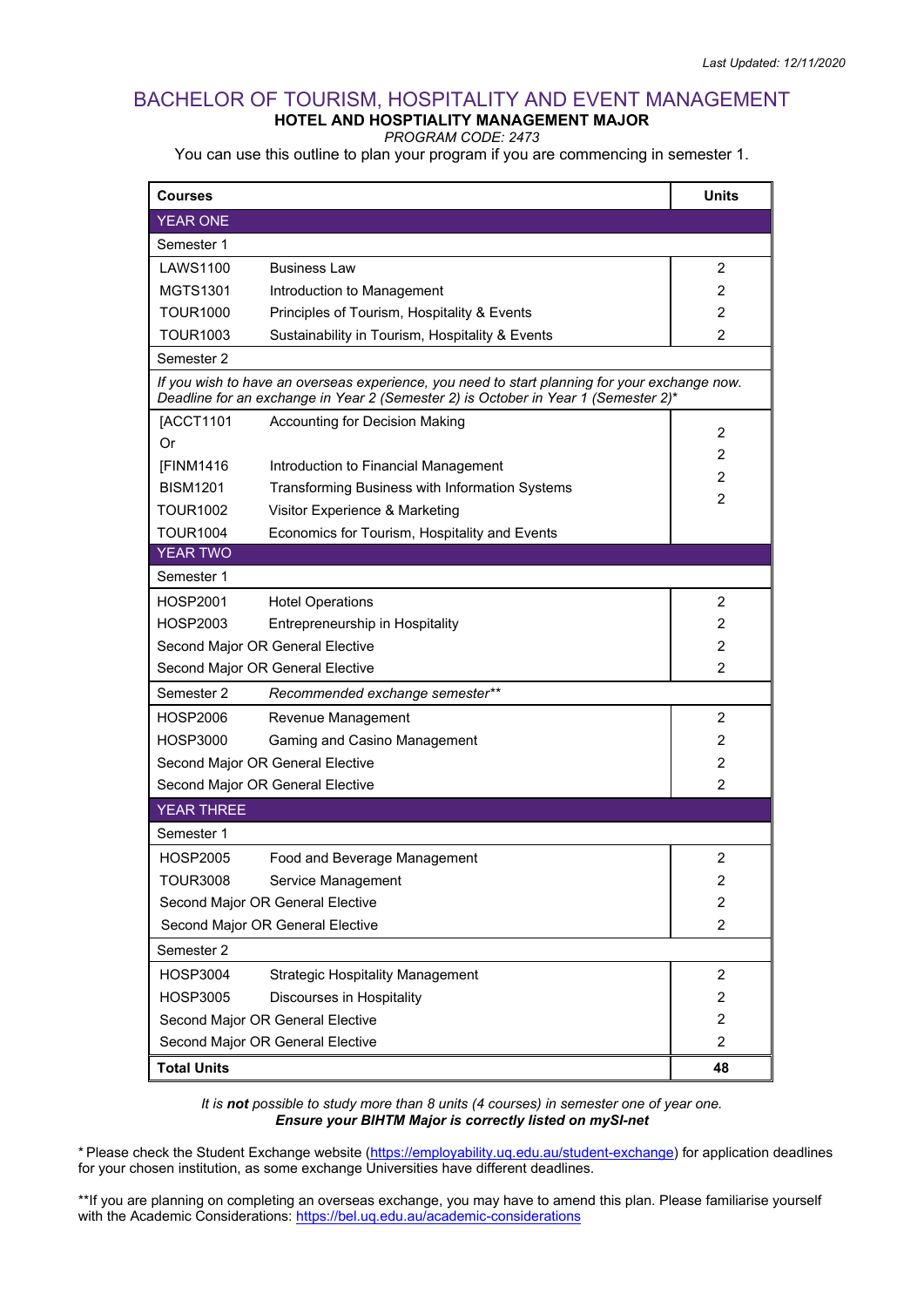#### BACHELOR OF TOURISM, HOSPITALITY AND EVENT MANAGEMENT **TOURISM AND EVENT MANAGEMENT MAJOR**

#### *PROGRAM CODE: 2473*

You can use this outline to plan your program if you are commencing in semester 1.

| <b>Courses</b>                                                                                                                                                                      |                                                 | <b>Units</b>   |  |  |
|-------------------------------------------------------------------------------------------------------------------------------------------------------------------------------------|-------------------------------------------------|----------------|--|--|
| <b>YEAR ONE</b>                                                                                                                                                                     |                                                 |                |  |  |
| Semester 1                                                                                                                                                                          |                                                 |                |  |  |
| LAWS1100                                                                                                                                                                            | <b>Business Law</b>                             | 2              |  |  |
| <b>MGTS1301</b>                                                                                                                                                                     | Introduction to Management                      | 2              |  |  |
| <b>TOUR1000</b>                                                                                                                                                                     | Principles of Tourism, Hospitality & Events     | 2              |  |  |
| TOUR1003                                                                                                                                                                            | Sustainability in Tourism, Hospitality & Events | 2              |  |  |
| Semester 2                                                                                                                                                                          |                                                 |                |  |  |
| If you wish to have an overseas experience, you need to start planning for your exchange now.<br>Deadline for an exchange in Year 2 (Semester 2) is October in Year 1 (Semester 2)* |                                                 |                |  |  |
| [ACCT1101                                                                                                                                                                           | Accounting for Decision Making                  | 2              |  |  |
| Or                                                                                                                                                                                  |                                                 | 2              |  |  |
| [FINM1416                                                                                                                                                                           | Introduction to Financial Management            | 2              |  |  |
| <b>BISM1201</b>                                                                                                                                                                     | Transforming Business with Information Systems  | 2              |  |  |
| <b>TOUR1002</b>                                                                                                                                                                     | Visitor Experience and Marketing                |                |  |  |
| <b>TOUR1004</b>                                                                                                                                                                     | Economics for Tourism, Hospitality and Events   |                |  |  |
| <b>YEAR TWO</b>                                                                                                                                                                     |                                                 |                |  |  |
| Semester 1                                                                                                                                                                          |                                                 |                |  |  |
| <b>TRVT2000</b>                                                                                                                                                                     | Principles of the International Tourism System  | 2              |  |  |
| <b>TRVT2001</b>                                                                                                                                                                     | <b>Tourism and Events Marketing</b>             | 2              |  |  |
| Second Major OR General Elective                                                                                                                                                    |                                                 | $\overline{2}$ |  |  |
| Second Major OR General Elective                                                                                                                                                    |                                                 | 2              |  |  |
| Semester 2                                                                                                                                                                          | Recommended exchange semester**                 |                |  |  |
| TRVT2002                                                                                                                                                                            | Sales and Distribution                          | 2              |  |  |
| <b>TRVT2003</b>                                                                                                                                                                     | Project Management for Tourism and Events       | 2              |  |  |
| Second Major OR General Elective                                                                                                                                                    |                                                 | $\overline{2}$ |  |  |
|                                                                                                                                                                                     | Second Major OR General Elective<br>2           |                |  |  |
| <b>YEAR THREE</b>                                                                                                                                                                   |                                                 |                |  |  |
| Semester 1                                                                                                                                                                          |                                                 |                |  |  |
| <b>TRVT3001</b>                                                                                                                                                                     | Destination Planning and Management             | $\overline{2}$ |  |  |
| <b>TRVT3002</b>                                                                                                                                                                     | Tourism and Event Sponsorship and Fundraising   | 2              |  |  |
| Second Major OR General Elective                                                                                                                                                    |                                                 | 2              |  |  |
| Second Major OR General Elective                                                                                                                                                    |                                                 | $\overline{2}$ |  |  |
| Semester 2                                                                                                                                                                          |                                                 |                |  |  |
| <b>TRVT3003</b>                                                                                                                                                                     | Resilience and Recovery in Tourism and Events   | $\overline{2}$ |  |  |
| <b>TRVT3004</b>                                                                                                                                                                     | Strategic Management of Tourism and Events      | 2              |  |  |
| Second Major OR General Elective                                                                                                                                                    |                                                 | $\overline{2}$ |  |  |
| Second Major OR General Elective                                                                                                                                                    | 2                                               |                |  |  |
| <b>Total Units</b>                                                                                                                                                                  | 48                                              |                |  |  |

*It is not possible to study more than 8 units (4 courses) in semester one of year one. Ensure your BIHTM Major is correctly listed on mySI-net*

\* Please check the Student Exchange website [\(https://employability.uq.edu.au/student-exchange\)](https://employability.uq.edu.au/student-exchange) for application deadlines for your chosen institution, as some exchange Universities have different deadlines.

\*\*If you are planning on completing an overseas exchange, you may have to amend this plan. Please familiarise yourself with the Academic Considerations:<https://bel.uq.edu.au/academic-considerations>